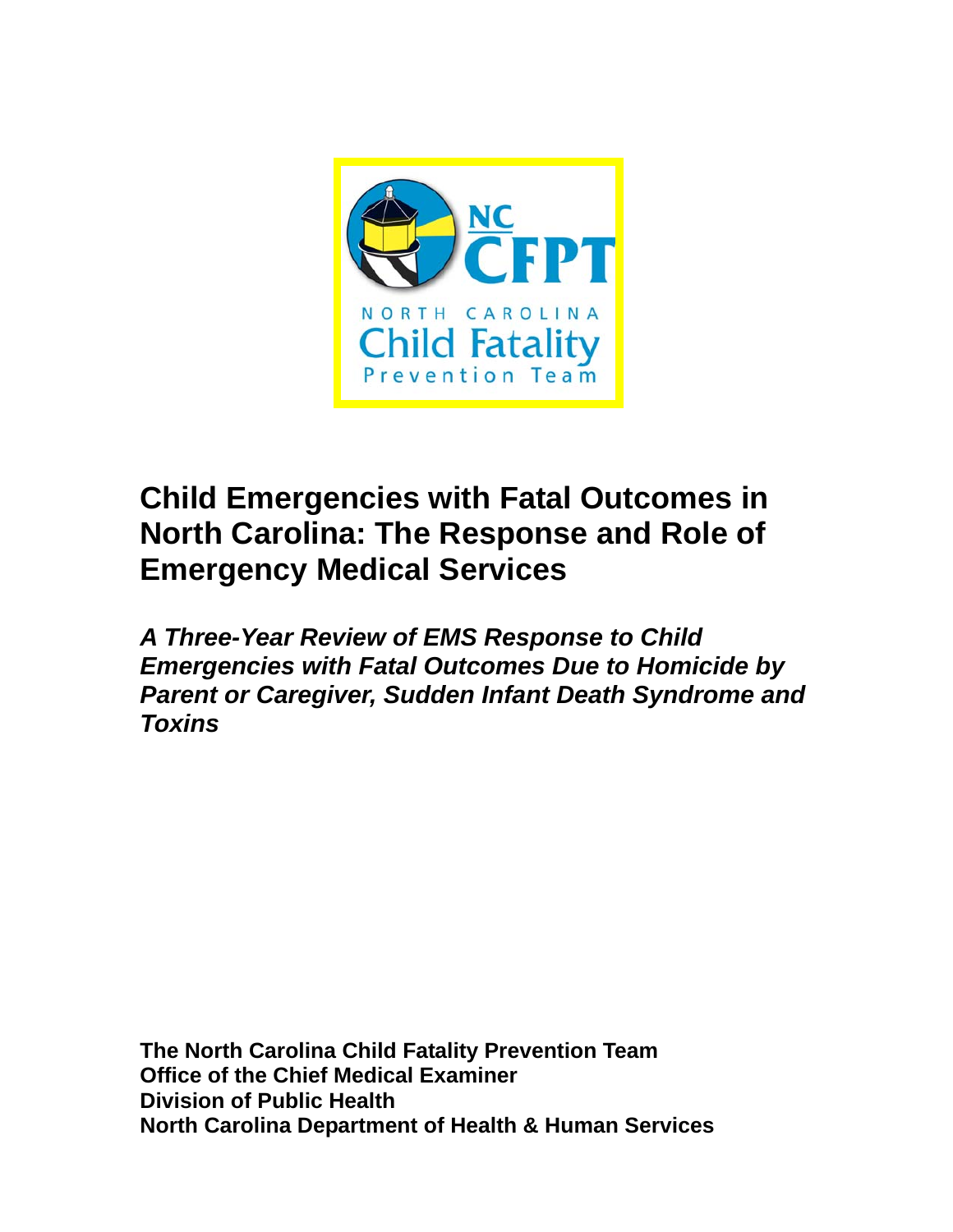## **Project Staff:**

Krista Ragan, M.A., Child Fatality Research Director North Carolina Child Fatality Prevention Team, Office of the Chief Medical Examiner

Jennie Olympio, Research Assistant

**The North Carolina Child Fatality Prevention Team** 

**Office of the Chief Medical Examiner Brinkhous-Bullitt Building UNC-CH Campus Box 7580 Chapel Hill, North Carolina 27599-7580 Courier 17-61-02** 

> **Tel (919) 445-4414 Fax (919) 962-6263**



State of North Carolina **·** Beverly Eaves Perdue, Governor Department of Health and Human Services · Lanier M. Cansler, Secretary Division of Public Health · Jeffrey P. Engel, M.D., State Health Director Office of the Chief Medical Examiner · Deborah L. Radisch, M.D., M.P.H. Chief Medical Examiner & Child Fatality Prevention Team Chair

www.ncdhhs.gov www.publichealth.nc.gov

*The Department of Health and Human Services does not discriminate on the basis of race, color, national origin, sex, religion, age or disability in employment or the provision of services.* 

Copies of this document can be found at: www.ocme.unc.edu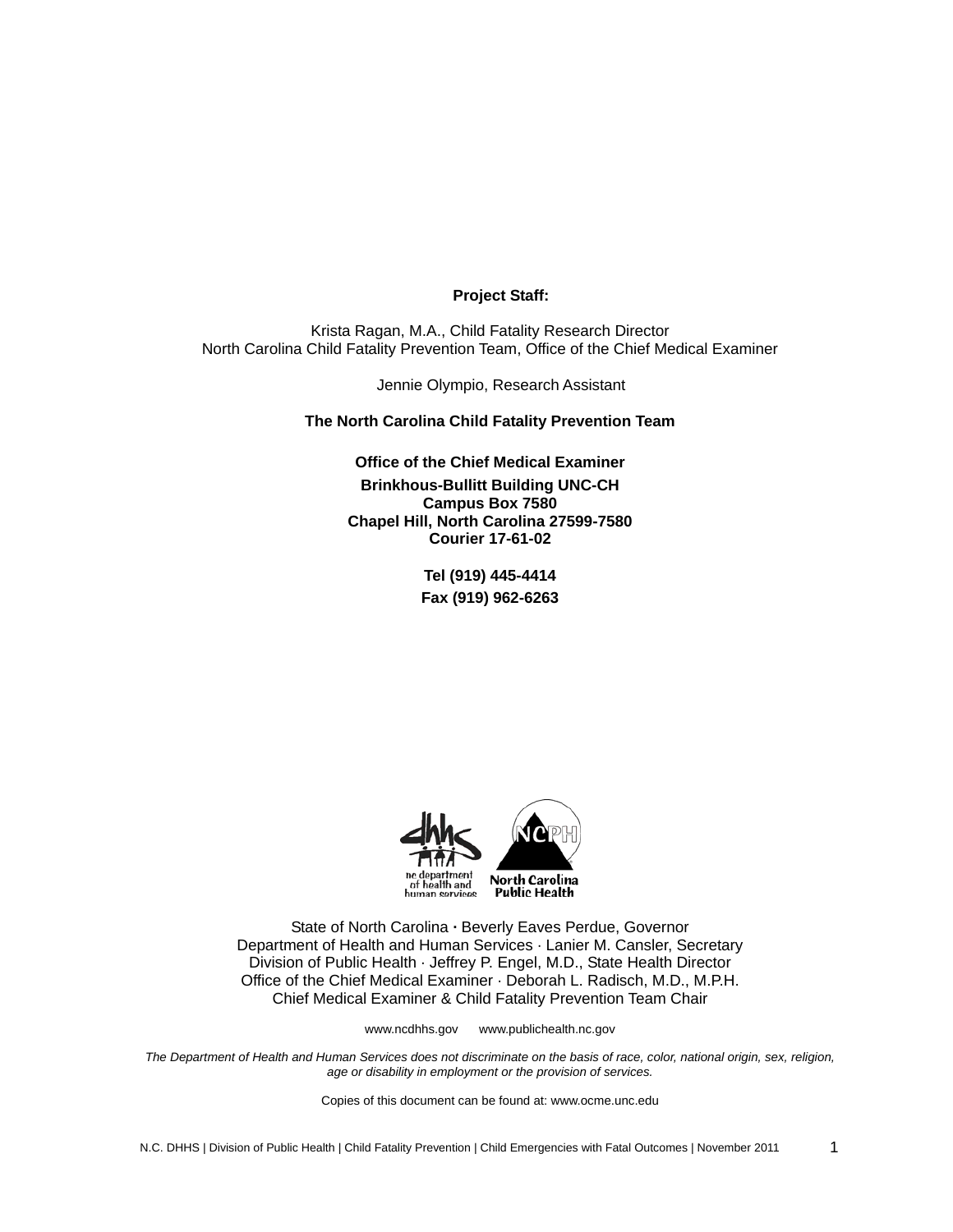#### **Acknowledgements**

The North Carolina Child Fatality Prevention Team (NC CFPT) is charged with the difficult yet important task of making recommendations that will not only keep children alive, but will also improve the well-being of children throughout the state. To accomplish this duty, the NC CFPT studies child fatalities in order to understand the causes of child deaths, identify fatality trends and to recognize needs or gaps in services in order to determine how similar deaths may be prevented. While these data are extremely important in forming our prevention strategies, we should never fail to acknowledge that every life lost is a horrible tragedy and that while we may make progress, as long as children die from preventable means, we can claim little victory. We do, however, wish to recognize those that assist us in our efforts to make every generation safer than the one that came before it. The Child Fatality Prevention Team would especially like to thank: Jennie Olympio for her hard work and dedication to completing this project; Gloria Hale, EMSC Program Manager, for her support and assistance; Dr. Greg Mears and the staff of the Emergency Medical Services Performance Improvement Center; and, the many local personnel who assisted with gathering this information. We would also like to thank the EMS providers who, every day, provide care to hundreds of children that will not become part of these sad statistics.

The funding for this project was provided by the North Carolina Office of Emergency Medical Services, Emergency Medical Services for Children (EMSC) program through the NC EMSC State Partnership Program grant # H33MC06732. The EMSC program is funded through the federal Health Resources and Services Administration, Maternal and Child Health Bureau in collaboration with the National Highway Traffic Safety Administration. The Child Fatality Prevention Team is grateful to the NC OEMS for recognizing the important role of EMS providers in child fatality prevention.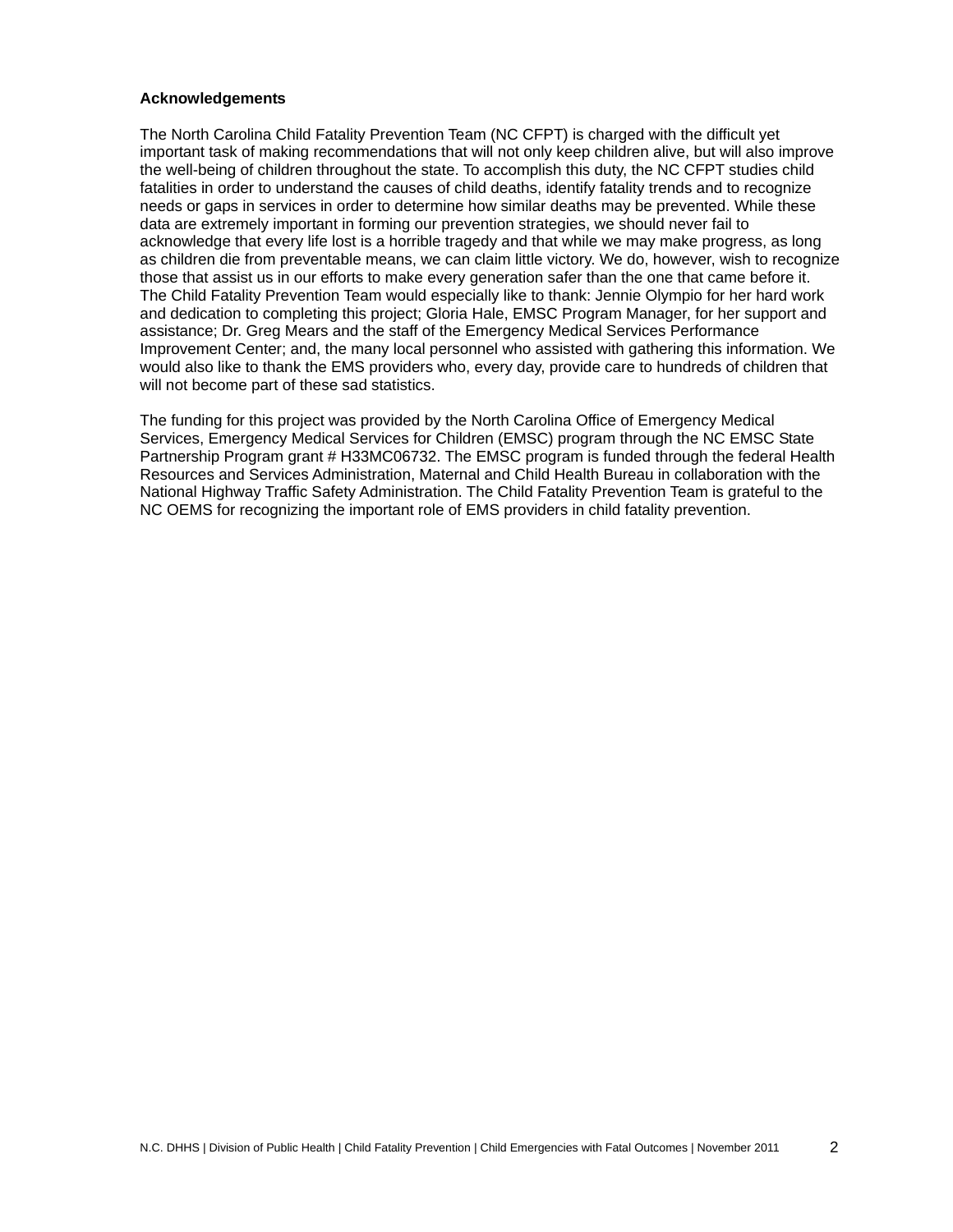## **Summary**

Emergency Medical Services provide vital assistance to those who suffer an acute medical crisis requiring immediate medical attention. In 2010, over 500 EMS agencies across North Carolina responded to over a million calls with approximately 6 percent of those calls involving pediatric patients. Despite the best efforts of EMS and other providers, some of these calls result in death. Of the 1,600 children who die in North Carolina each year, the majority of children die from known, natural causes. However, just over one-third of all child deaths are non-natural or sudden and unexpected in nature and fall under the jurisdiction of the N.C. Medical Examiner System. The North Carolina Child Fatality Prevention Team (NC CFPT) reviews these deaths in order to identify gaps in services or to identify other relevant factors. This information is then used to assist the team in developing recommendations to various agencies and organizations to effect system change in order to prevent future deaths.

Through funding made available from the N.C. Office of Emergency Medical Services for Children program, the NC CFPT undertook a study to examine EMS providers' role in responding to child deaths that fell into three categories: Homicide by Parent or Caregiver (HPC), Sudden Infant Death Syndrome (SIDS) and deaths from toxins. These deaths were specifically examined to determine: 1) reporting patterns of EMS when, and if, they had suspicions of child abuse and neglect; 2) the treatment of infants who were obviously deceased upon arrival of EMS to the scene; and, 3) whether law enforcement was present at the scenes of child emergency calls that were ultimately fatalities.

Studying the period between 2007 and 2009, all fatality cases of children with ages birth through 17 years that lived and died in North Carolina and that were identified by the Child Fatality Prevention Team as fitting the chosen categories were selected. There were 466 cases identified. EMS data were matched and collected, when available, through the Prehospital Medical Information System (PreMIS) or from individual EMS agencies across North Carolina. Three cases were eliminated as EMS response was not from an EMS agency licensed in the state. Of the 463 cases, EMS was notified in 94 percent of the deaths and records were available in 95 percent of the cases in which EMS responded to the scene. Ultimately, 71 Homicide by Parent Caregiver (HPC) cases, 332 Sudden Infant Death Syndrome (SIDS) cases were identified and 232 were reviewed and 60 toxin cases were examined.

This study found that despite documenting suspicions of abuse or neglect in almost half of the HPC deaths, no documentation was found that local departments of social services were notified by EMS professionals in any of the HPC cases. EMS did not notify the local department of social services to report suspicions of child abuse in any of the HPC cases. An examination of the SIDS deaths revealed that EMS attempted resuscitation efforts on children that were noted in the prehospital care reports to be obviously deceased in approximately one-third of the cases. Interestingly, EMS has in place policies that specifically address how to properly handle both circumstances. In toxin cases, law enforcement was present at the scene in 95 percent of the deaths and naloxone was administered in approximately half of the cases that were suspected to be a result of drug overdose.

The EMS records are a valuable resource for child fatality review. The findings indicate the need for further investigation into why some EMS providers and agencies appear to not be adhering to state law and EMS policy regarding the reporting of suspicions of child abuse and neglect, as well as EMS policy regarding withholding resuscitation from the obviously deceased and how compliance can be instituted. Law Enforcement presence at the scene was not 100 percent, possibly affecting the ability of officers to conduct an investigation in a timely manner. Ultimately, the responsibility falls to the Office of EMS and the N.C. College of Emergency Physicians, possibly through communication with the EMS providers in the field, to improve compliance and collaboration with all of those responding to pediatric emergency calls.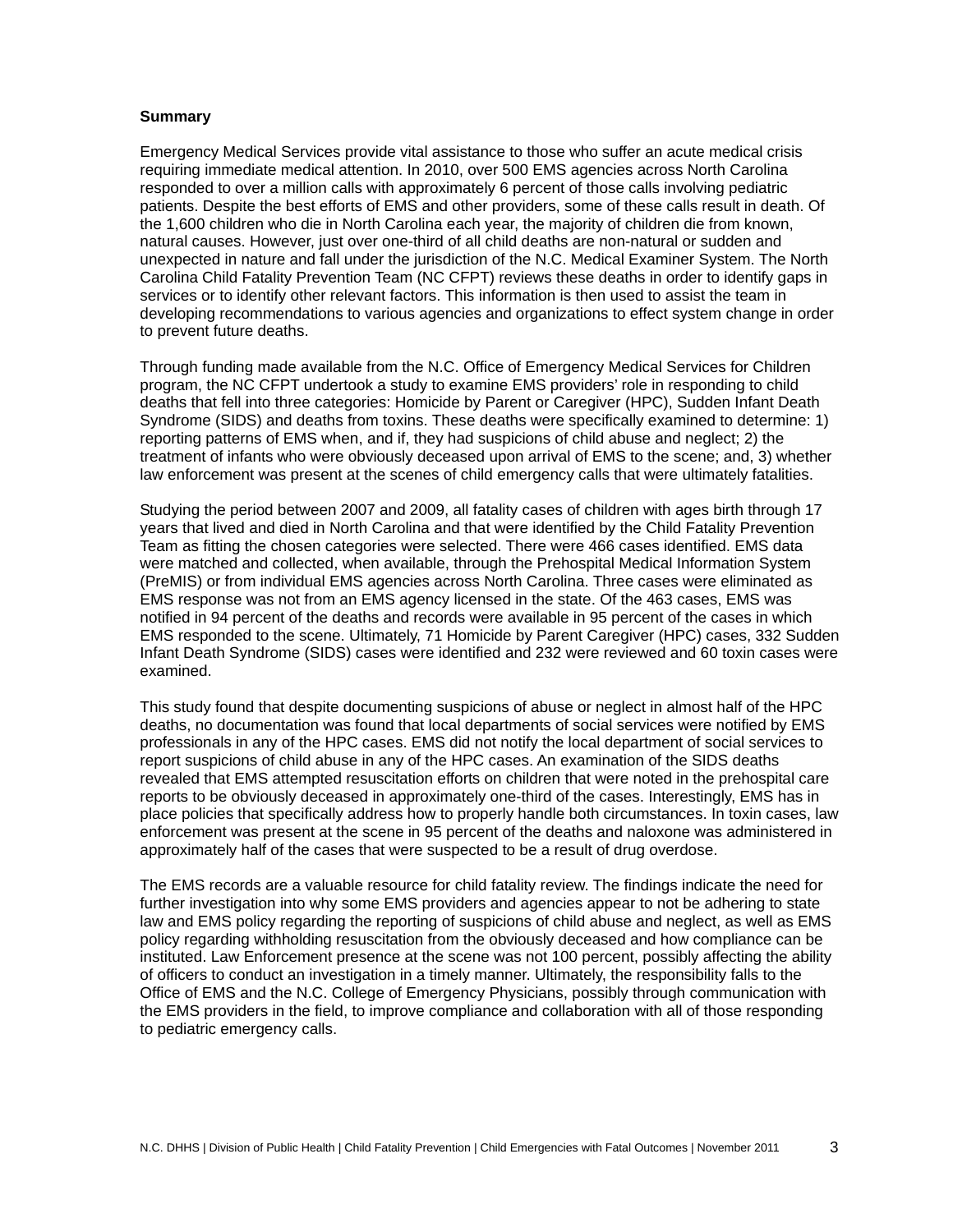## **Significant Findings**

- ♦ Abuse or neglect was suspected in approximately half of the Homicide by Parent or Caregiver deaths; however, there was no documentation that EMS providers ever reported these suspicions to local DSS and little documentation of reports to the receiving Emergency Department staff. These findings suggest that EMS providers did not adhere to state child maltreatment reporting statutes or additional EMS policy standards regarding reporting child abuse and neglect.
- ♦ In approximately one-third of the SIDS deaths where children were obviously deceased upon EMS arrival, resuscitation efforts were performed despite state EMS policy regarding withholding resuscitation when there are obvious signs of death.
- ♦ 911 was not called by caregivers in all child deaths that fell under Medical Examiner jurisdiction. Homicide by Parent or Caregiver fatalities had more cases where EMS was not involved than toxin deaths.
- ♦ Patient care reports were not created in all calls in which EMS responded to a scene and the child was obviously deceased.

## **Recommendations**

The State Child Fatality Prevention Team recommends that the N.C. College of Emergency Physicians, which developed the state's Standards for EMS Medical Oversight and Data Collection, and the N.C. Office of EMS clarify the procedures regarding an EMS professional's duty to report suspicions of child abuse and neglect to DSS, require documentation that a report was made to DSS, and if transported for further treatment, to report suspicions to Emergency Department staff as well.

## **Additional Considerations**

- ♦ EMS records are a valuable resource for child fatality review.
- ♦ Law Enforcement notification, at the time of a life-threatening pediatric emergency call and at the time death is declared, is important in ensuring that an investigation is conducted in a timely manner.
- ♦ Determining why some EMS providers or agencies did not adhere to policies regarding the reporting of suspicions of child abuse and neglect as well as not withholding resuscitation to the obviously deceased was beyond the scope of this project. Further study may be beneficial to ascertain what, if any, issues are affecting adherence and how those issues can be addressed in order to ensure compliance with EMS policies and state law.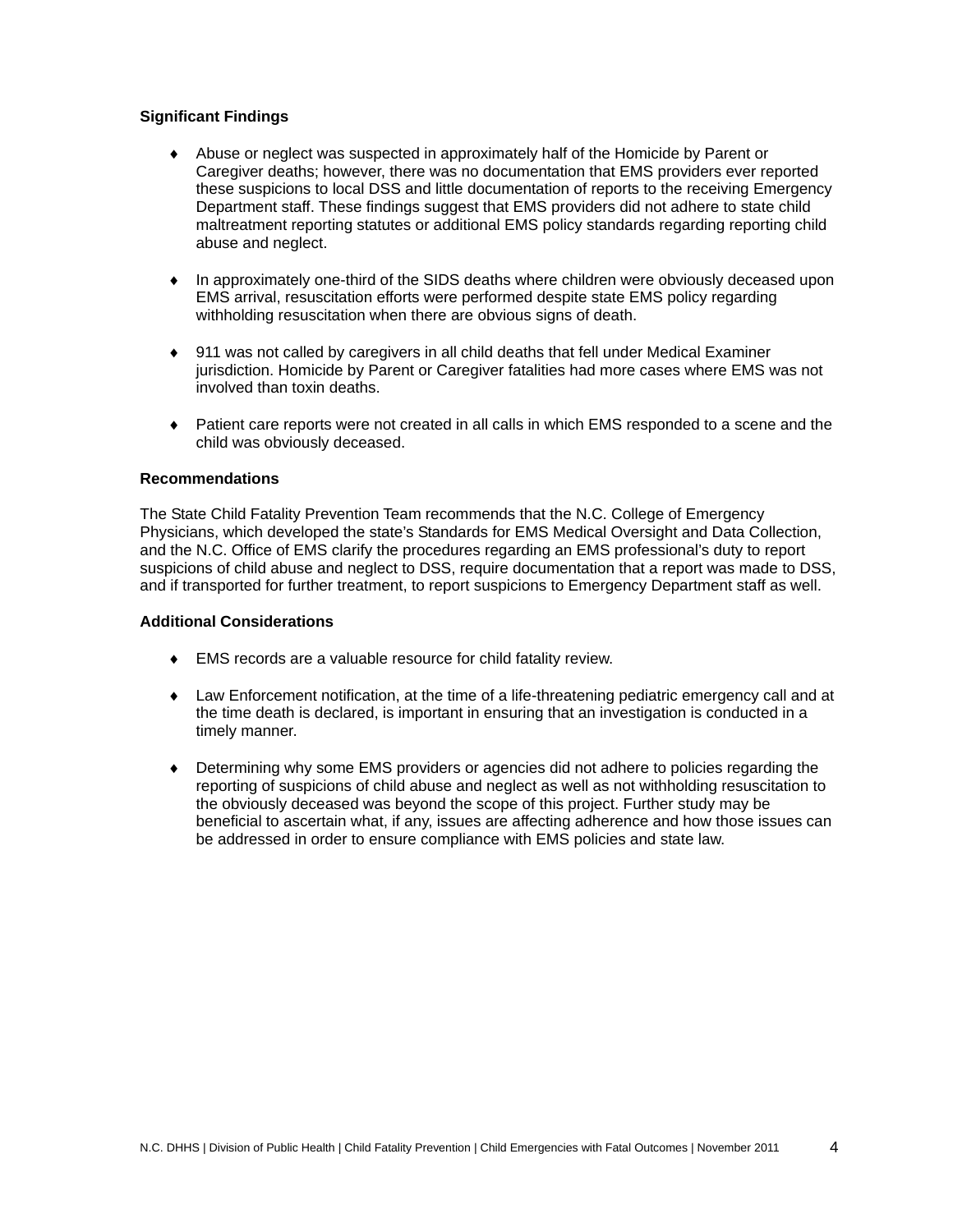#### **Introduction**

In 2010, the over 740 Emergency Medical Services (EMS) agencies that make up the 100 EMS systems in North Carolina <sup>[1](#page-17-0)</sup>responded to 1,068,686 emergency calls, 68,715 (6.4%) of which were for pediatric patients less than 16 years of age<sup>[2](#page-17-1)</sup>. When EMS personnel are dispatched to the scene for a reported illness or injury, they are responsible for assessing the patient and providing emergency medical care using advanced skills, medications and procedures. The N.C. Office of EMS (OEMS) has a mission to ensure that optimum emergency medical care is provided to the state's citizens and works with the N.C. Medical Board and the N.C. College of Emergency Physicians (NCCEP) $^3$  $^3$  to meet this goal. Specifically, the OEMS works with the NCCEP to develop EMS standards to ensure that quality care is delivered<sup>[4](#page-17-1)</sup>. As part of its mission, the OEMS strives to ensure that the unique emergency medical care needs of children are recognized and addressed through its Emergency Medical Services for Children (EMSC) program. The program is charged with ensuring that optimum standards are met throughout the continuum of emergency medical care when a child enters the emergency medical care system $2$ .

Unfortunately, despite aggressive life saving efforts by EMS and other emergency professionals, not all children respond to acute care. EMS responds to a number of the approximately 1,600 children who die in North Carolina each year before their 18<sup>th</sup> birthday<sup>[5](#page-17-1)</sup>. These deaths are a result of many different causes, from natural disease processes to motor vehicle crashes to firearm injuries. Deaths from injury and violence, those that are suspicious in nature or are sudden and unexpected must be reported to the North Carolina Medical Examiner System, overseen by the North Carolina Office of the Chief Medical Examiner (OCME). In 2009, the Medical Examiner System certified the deaths of approximately 12,000 people, approximately [6](#page-17-1)00 of those children under the age of 18 years  $6$ .

In order to prevent child deaths, the NC Child Fatality Prevention Team (NC CFPT) has been reviewing these cases since 1991. The purpose of the review is not to lay blame on any individual or agency, but to understand the causes of child deaths, identify trends and to look for any gaps in systems, policies and laws to determine how to prevent deaths of a similar nature from occurring in the future. As EMS providers play a critical role in responding to children who are at risk or who have died, the CFPT has long recognized the role of EMS in pediatric cases and how EMS provider actions and policies may contribute to our understanding of the causes and prevention of child deaths.

Working with the EMSC program, the N.C. CFPT chose to study child deaths with EMS involvement regarding 3 specific areas that had been identified as areas of interest, either by EMSC or through CFPT case review. The areas of interest were: 1) EMS provider reporting of suspicions of child abuse and neglect; 2) the treatment of patients who were obviously deceased upon arrival of EMS to the scene; and, 3) the presence of law enforcement at the scenes of child emergency calls that were ultimately fatalities.

1) Recognizing the importance of providing safety and security for children and their right to be free from harm, North Carolina requires that anyone who suspects that a child is being abused or neglected report these suspicions to the local department of social services  $(DSS)^7$  $(DSS)^7$ . EMS providers are in a unique position as they enter homes and physically examine children and may have first hand knowledge or suspicions. The NCCEP developed a Standards Policy for "Child Abuse Recognition and Reporting" for EMS that goes beyond the statutory reporting requirement. In *addition* to making a statutorily mandated report to DSS, EMS providers are also instructed to notify the receiving hospital of their suspicions; to assess and document signs of physical abuse or neglect or any psychological characteristics of abuse; and to notify law enforcement in the event of a child fatality.

2) There are calls in which an EMS provider will arrive to find that the patient is obviously deceased. In these instances, attempted resuscitation would be futile. Despite this, some providers attempt resuscitation. There may be several reasons for this extraneous effort. The provider may want the family present to feel that he or she did everything to "save" their child. He or she may not want to tell the family that there is nothing more that can be done. The provider may want to feel that he or she did everything possible to save a child as well. However, there is no evidence to suggest that excessive resuscitative efforts, beyond those that serve no life saving purpose, benefits the family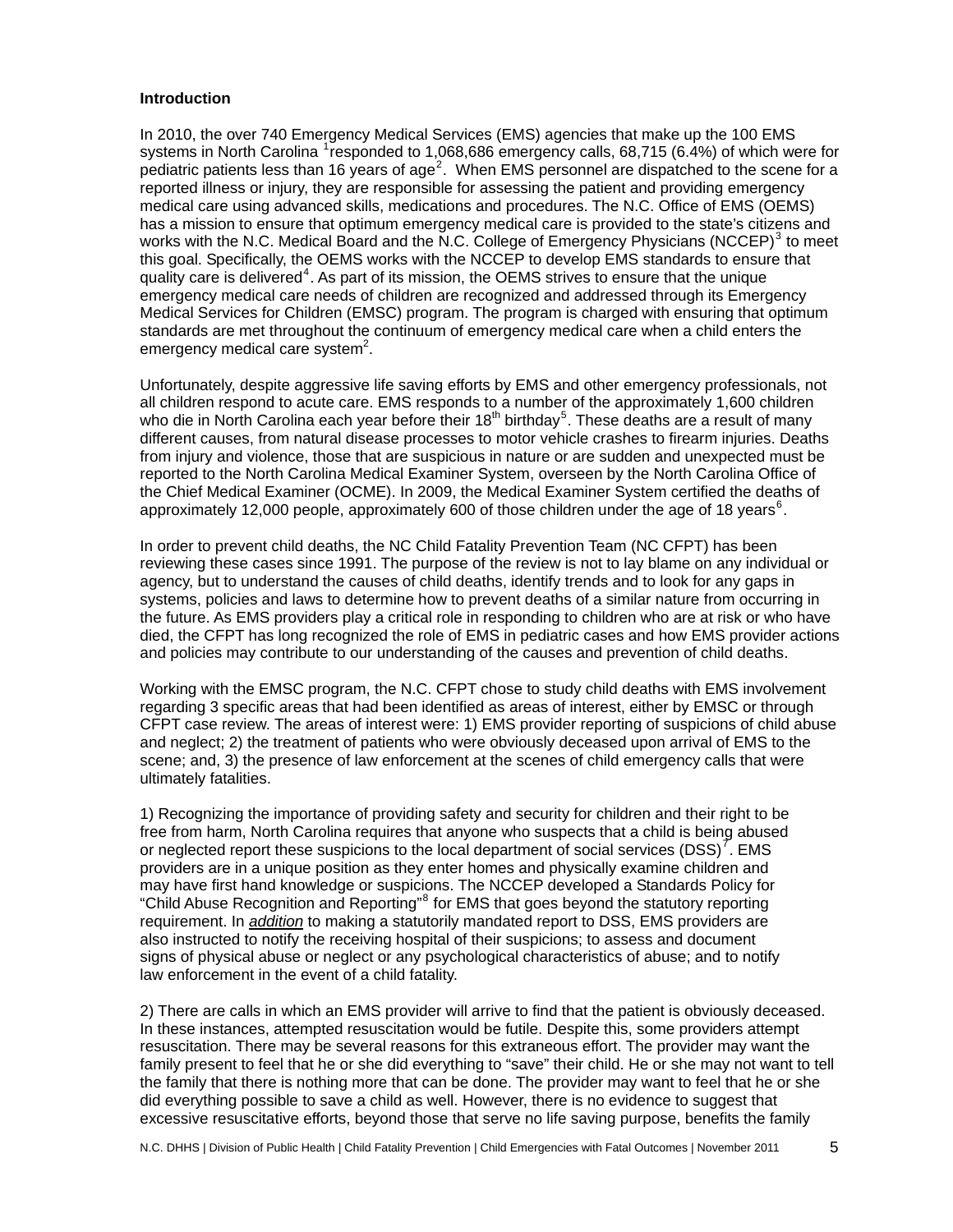and may, in fact, disturb evidence or leave additional artifacts that must be sorted out at autopsy. In order to "honor those who have obviously expired prior to EMS arrival", the NCCEP developed a Standards Policy for "Criteria for Death/Withholding Resuscitation"<sup>8</sup> to instruct EMS providers that CPR and ALS treatment are to be withheld if the patient is "obviously dead". The policy goes on to note complete cardiopulmonary arrest and one or more criteria including body decomposition, rigor mortis, dependent lividity, blunt force trauma, injury not compatible with life, and extended downtime with asystole on the ECG are all signs of obvious death.

3) Deaths from toxic agents, such as drugs, chemicals or gasses, account for an average of 15 child deaths in North Carolina each year. While toxicological testing can indicate the presence of a drug or chemical or even provide a cause of death, information related to how the child obtained or was exposed to the toxin is often lacking. Law enforcement investigation in these cases is very important not only to identify if a crime occurred, but also to determine how a child obtained access to a drug or chemical. To understand how to prevent these deaths, it is critically important to know how children are accessing the toxins. This information needs to be gathered, and determining whether or not law enforcement is notified is the first step in identifying how more information can be obtained in these cases.

In addition to the above, records from all three categories were examined for basic demographic information as well as general information such as law enforcement presence at the scene, if there was some level of scene description and what actions were taken by EMS at the scene for both the HPC and toxin cases, and if EMS had previous encounters with the child.

## **Case Selection & Criteria**

The three-year period of 2007 – 2009 was chosen for study. Child fatality cases, with child being defined by the N.C. CFPT as a person aged from birth through 17 years were identified through the N.C. CFPT review of child medical examiner cases for that time period. Case selection was limited to those deaths in which the child was a resident of North Carolina and died in North Carolina. Cases were further narrowed into the N.C. CFPT categories that best fit the study areas. These categories included: 1) Homicide by Parent or Caregiver; 2) Sudden Infant Death Syndrome (SIDS); and, 3) deaths from toxins, where a toxin is considered to be any drug, chemical, or gas.

## *Homicide by Parent or Caregiver: EMS Reporting of Child Abuse or Neglect*

Homicide by Parent or Caregiver (HPC) is a classification assigned by the N.C. CFPT staff to the child deaths that occur from an intentional act of injury or a severe fatal act of omission on the part of a parent or caregiver responsible for the child at the time of the injury. On average, over 20 child deaths fall into this classification each year. These deaths may include blunt trauma, suffocation, firearm injuries or other means of death. While some children may not show signs of external trauma or injury until undergoing hospital testing or autopsy, the majority of the children who are classified as HPC had visible acute injury and many had healing or healed injury. As HPC deaths often have physical injuries that would cause an EMS provider to have suspicions of abuse or neglect, this category was chosen to examine EMS reporting of child abuse and neglect. There were 74 HPC cases identified and 71 met the parameters of this study.

## *Sudden Infant Death Syndrome*

A death is classified as SIDS when: the child is under the age of 1 year; the death is sudden and unexpected during sleep, and; the cause of death remains unexplained after autopsy, scene investigation and review of the infant's history. These deaths are ruled natural in manner; as investigation should rule out means that were external therefore eliminate other manners of death. In North Carolina, approximately 100 deaths are certified as SIDS each year. Formerly known as "crib death" because infants were often found deceased after they had been put down to sleep, infants who die from SIDS may be found minutes to hours after death as the caregiver believes the child to be sleeping and does not wish to disturb the infant. While infant deaths during sleep may later be determined to be the result of pneumonia, accidental asphyxiation or other causes, cases of Sudden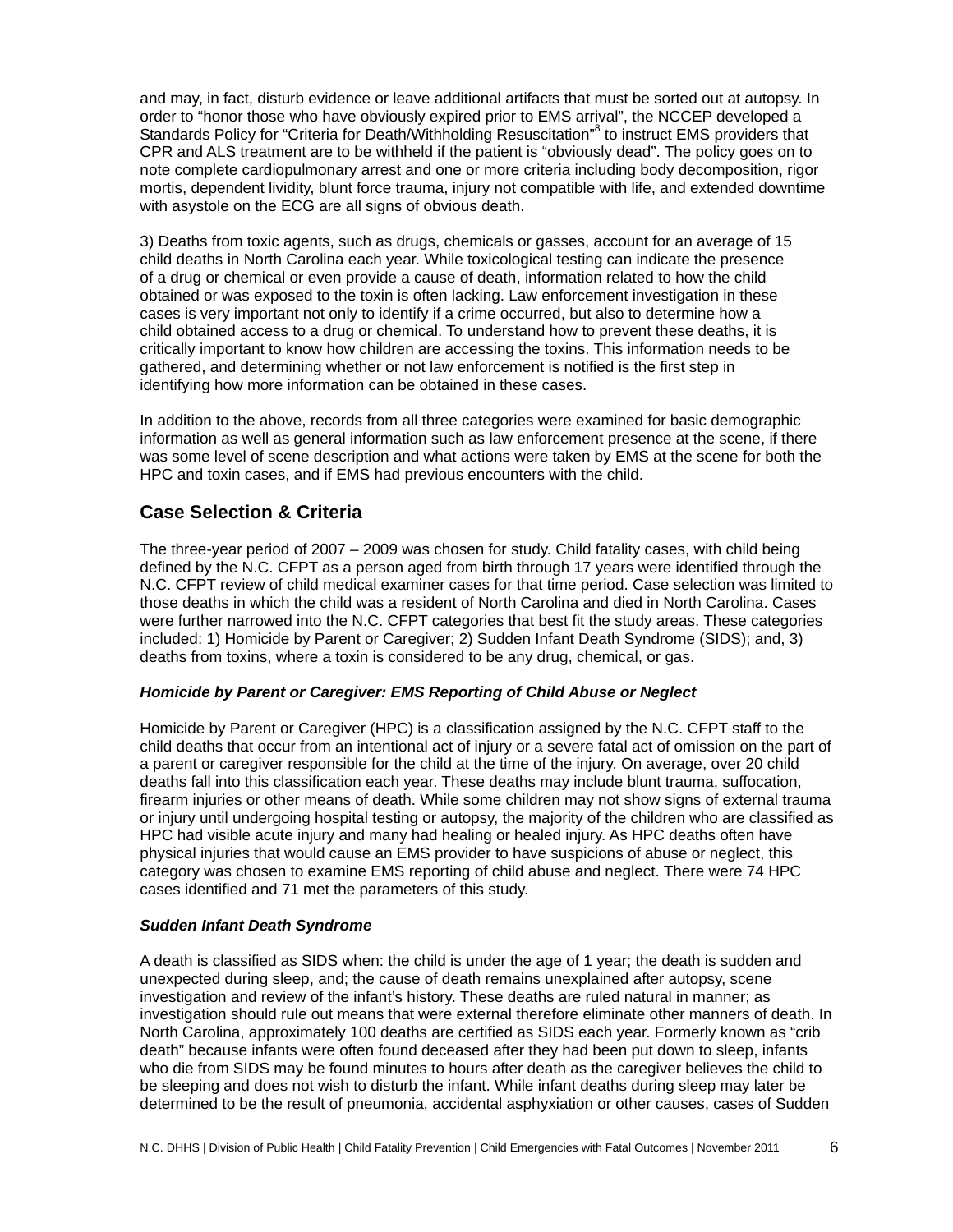Infant Death Syndrome (SIDS) were chosen to assess EMS response to these cases. Because these infants are not expected to die, there are usually no signs of external trauma or known disease, and the child is more likely to have been deceased for some time prior to arrival of EMS, it was determined that SIDS cases were the best sample for examining EMS treatment of obviously deceased infants. There were 332 SIDS cases identified for this study.

## *Notification of Law Enforcement in Suspected Toxin Deaths*

Toxin cases of all applicable manners of death (accident, homicide, suicide and undetermined) were examined as toxin involvement may or may not have been suspected at the time of EMS involvement. Toxin suspicions can be evidenced by EMS documentation or the administration of naloxone, an opioid antagonist utilized in emergency treatment of suspected or known acute opioid overdose. There were 60 toxin cases identified for this study.

## **Case Review**

There were 466 cases identified for this review through N.C. CFPT classification. Once these cases were identified, the cases were matched by name to the EMS care reports in the Prehospital Medical Information System (PreMIS), a confidential, Internet-based, electronic EMS health care record system which is maintained and supported by the EMS Performance Improvement Center (EMSPIC). When EMS patient care reports were not found in PreMIS, or when additional information was needed, the reports were requested from the individual EMS agency that responded to the call.

All of the Toxin cases identified were eligible for review. There were 74 HPC cases identified; however, three of the onset of injury locations were federal military installations and were excluded from this review of state EMS systems, leaving 71 cases for review. There were 332 SIDS cases identified, but availability and time constraints resulted in only 232 cases being examined. Therefore, a total of 363 cases were included in the data in this report.

| Year  | <b>Homicide by Parent</b><br>or Caregiver (HPC) | <b>SIDS</b> | <b>Toxin</b> | Total |
|-------|-------------------------------------------------|-------------|--------------|-------|
| 2007  | 24                                              | 32          | 23           | 79    |
| 2008  | 31                                              | 114         | 18           | 163   |
| 2009  | 16                                              | 86          | 19           | 121   |
| Total |                                                 | 232         | 60           | 363   |

Table 1. Select North Carolina Child Fatalities Cases Reviewed with Possible EMS Involvement by Manner/Means Category by Year, 2007-2009.

After collecting or requesting records on all of the cases, it was found that not all deaths involved EMS and not all deaths in which EMS responded included documentation. Three categories of EMS notification were identified. The first category of "Notified, Documented Response" includes those deaths with EMS response and treatment/transport of the child. The second category, "Notified, No Documentation", includes children who were identified as having EMS involvement but no EMS



Chart 1. EMS Notification in North Carolina Child Deaths Classified as Homicide by Parent or Caregiver or from Toxins, 2007 – 2009.

documentation was available for review. The last category "No EMS Involvement" includes those cases in which no 911/emergency call was made and the child was either transported to the hospital via private vehicle or EMS services were not needed based on the circumstances of the death.

EMS was notified and responded in 94 percent of the cases and their response was documented in 95 percent of those cases. It was learned that cases in which EMS is notified and responds to a call and the child is deceased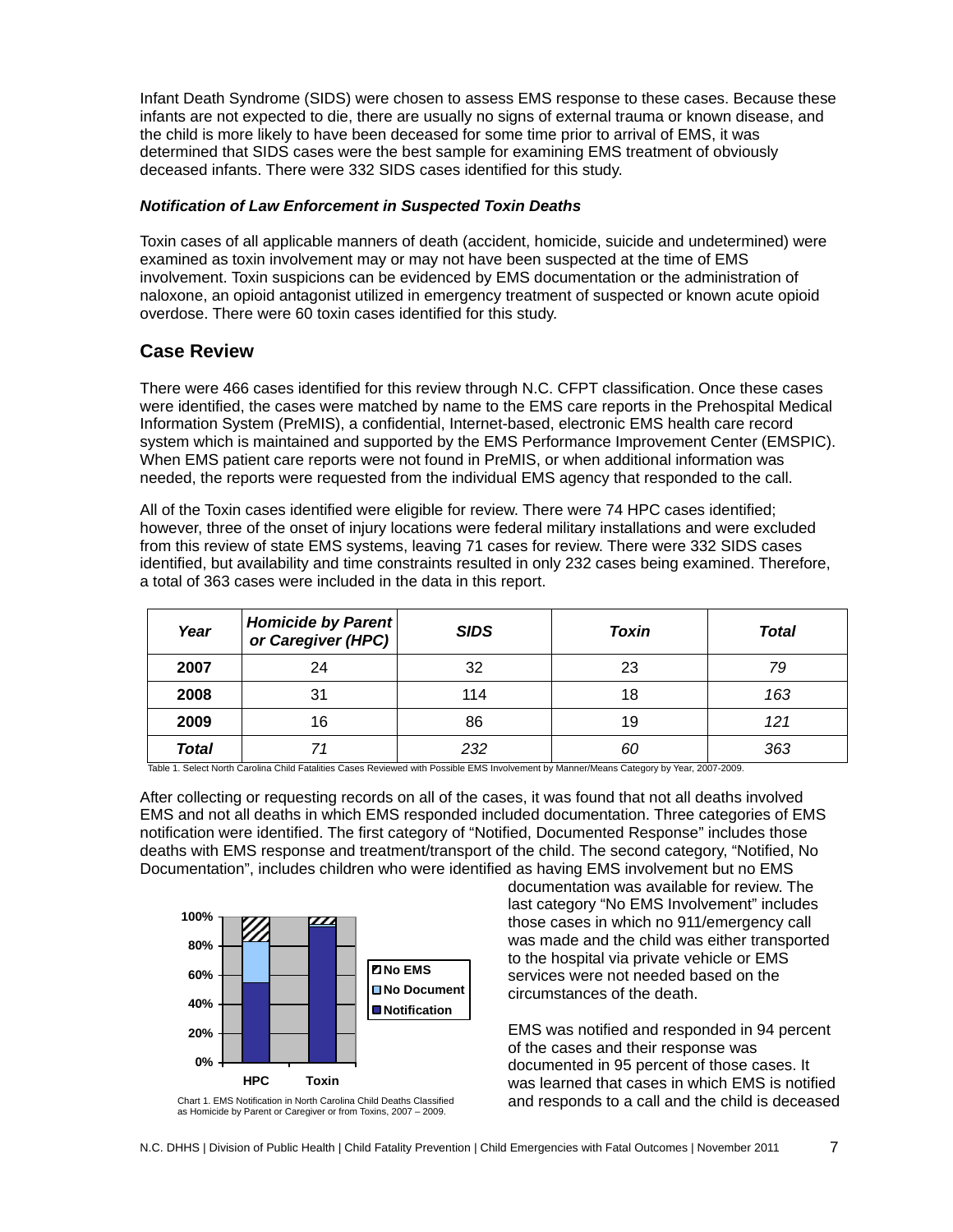(i.e. a decomposing body) may not have a patient care report. County-level notification tables can be found in the Appendices.

Homicides by Parent or Caregiver had fewer EMS notifications than toxins (83% vs 95%), more notification without documentation (51% vs 2%) and more cases in which EMS was not involved (17% vs 5%). SIDS information was not included here as not all EMS reports for the SIDS cases were collected.



Availability of patient care reports differed by year. Availability through PreMIS increased for all of the death categories each year. In total, 56 percent of the HPC cases, 69 percent of the SIDS cases and 55 percent of the Toxin cases were obtained through PreMIS. The remaining cases were requested through individual agencies or did not exist due to no EMS involvement.

The rest of this report will be divided into the areas of interest.

Chart 2. PreMIS Availability of Records in Select North Carolina Child Deaths, 2007 – 2009.

# **EMS Reporting of Child Abuse or Neglect in Fatality Cases: Homicide by Parent or Caregiver**

As noted previously, 74 cases were identified as HPC deaths but 71 HPC cases met the case selection criteria. These deaths included children who died as a result of action or egregious inaction of a parent or caregiver.

## *Demographics*

The majority of the victims were male 37 (52%). White children accounted for 35 (49%) of the deaths, followed by black children with 26

(37%) deaths and Native Americans with two (3%) deaths. There were eight (11%) children who did not have a race identified. For these cases, the ethnicity was recorded, but the race was either not documented or ethnicity was improperly recorded as the race. There were seven (10%) children identified as Hispanic in ethnicity.

The 1 to 4 years age group accounted for the largest number, with 30 (42%) deaths, followed by infants with 29 (41%) deaths. Older children accounted for 10 percent or less of the deaths per age group.



Chart 3. Homicide by Parent or Caregiver Demographics, 2007 – 2009.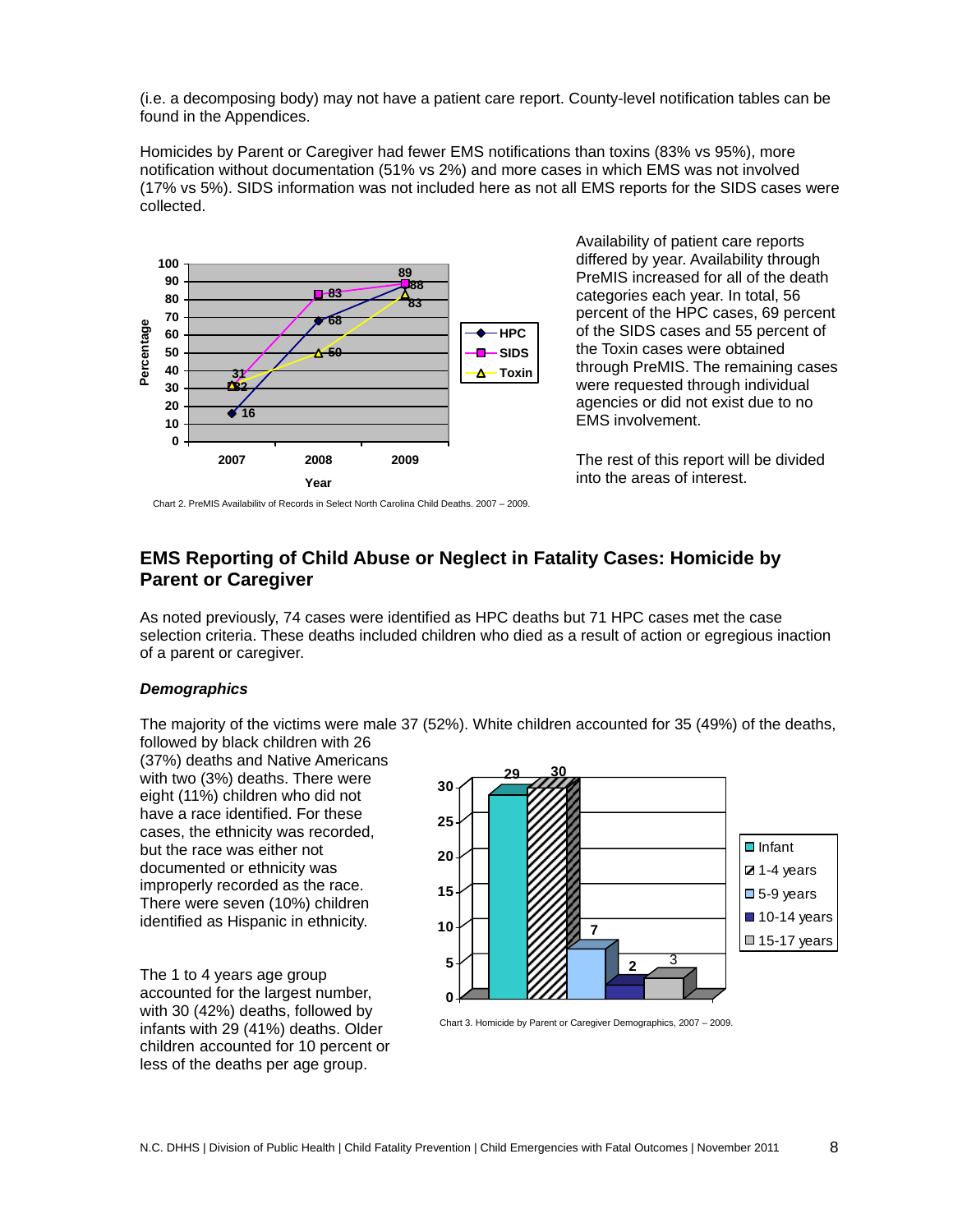

Chart 4. HPC by Means of Death in EMS Review, 2007 – 2009.

four (6%) deaths each.

EMS was called to the scene in 59 (83%) deaths whereas 12 (17%) victims were transported to the emergency department by a personal vehicle. All of the children transported by private vehicle were 1 year of age or younger. When EMS was notified, 39 of the 59 cases, or 66 percent, involved treatment/transport of the child as evidenced by prehospital care report data. However, no prehospital care reports could be found for the remainder of the cases, 20 (34%).

The majority of children died from blunt force trauma (66%). Additional causes of death included firearm injuries, asphyxiation (suffocation), sharp force injuries (i.e. stab wounds), exposure (i.e. hyperthermia or hypothermia), toxins and other causes.

#### *EMS Involvement*

The 71 HPC deaths had onset of injury in 37 counties. Wake County had the highest number of deaths, with six (8%), Mecklenburg had the second highest number, with five (7%) fatalities, followed by Union and Cumberland counties with

| Year                       | Total |  |  |
|----------------------------|-------|--|--|
| 2007                       | 12    |  |  |
| 2008                       | 19    |  |  |
| 2009                       | 8     |  |  |
| Total                      | 39    |  |  |
| Table 2 HPC Cases with FMS |       |  |  |

Table 2. HPC Cases with EMS Documentation by Year, 2007 - 2009.

## *Procedure & Documentation*

As noted above, only 39 HPC cases had prehospital care report documentation. The majority of HPC victims (36) were treated and transported to an Emergency Department and three (8%) were pronounced at the scene after resuscitative measures were determined to be futile.

In 37 (95%) cases, EMS described some level of the scene/environment and statements from the caregiver(s)/ 911 callers were documented in 30 (77%) cases.

Law Enforcement was noted to be present at the scene in 30 (77%) cases.

|                                                                          | Yes | Nο  |  |
|--------------------------------------------------------------------------|-----|-----|--|
| <b>Documented</b>                                                        | 18  | 19  |  |
| <b>Signs/Symptoms</b>                                                    |     |     |  |
| <b>Reported to ED</b>                                                    |     | N/A |  |
| <b>Reported to DSS</b>                                                   |     | N/A |  |
| Table 3. HPC Cases with EMS Documentation of Suspicions and Reporting of |     |     |  |

Abuse and Neglect by Year, 2007 - 2009.

As noted previously, EMS policy dictates that EMS providers assess and document signs, symptoms or injury suspicious for abuse and neglect. EMS providers did so in 18 (46%) of the 39 cases later determined to be HPC deaths. State law requires and EMS standards instruct providers to notify local DSS agencies of suspicions of abuse or neglect. Despite documenting signs or symptoms

in almost half of the cases, **no reports** indicated that EMS notified local DSS of their suspicions. EMS policy further instructs EMS providers to report suspicions to ED staff, which they did in six cases.

To determine if a child had previous EMS involvement, PreMIS was examined for other calls made previous to the death. There were five (7%) cases that had previous EMS involvement. In cases in which there was previous EMS contact with the child, all were less than 2 months prior to the death.

## **Treatment of Patients Deceased Upon EMS Arrival: Sudden Infant Death Syndrome**

A death is classified as SIDS when: the child is under the age of 1 year; the death is sudden and unexpected during sleep, and; the cause of death remains unexplained after autopsy, scene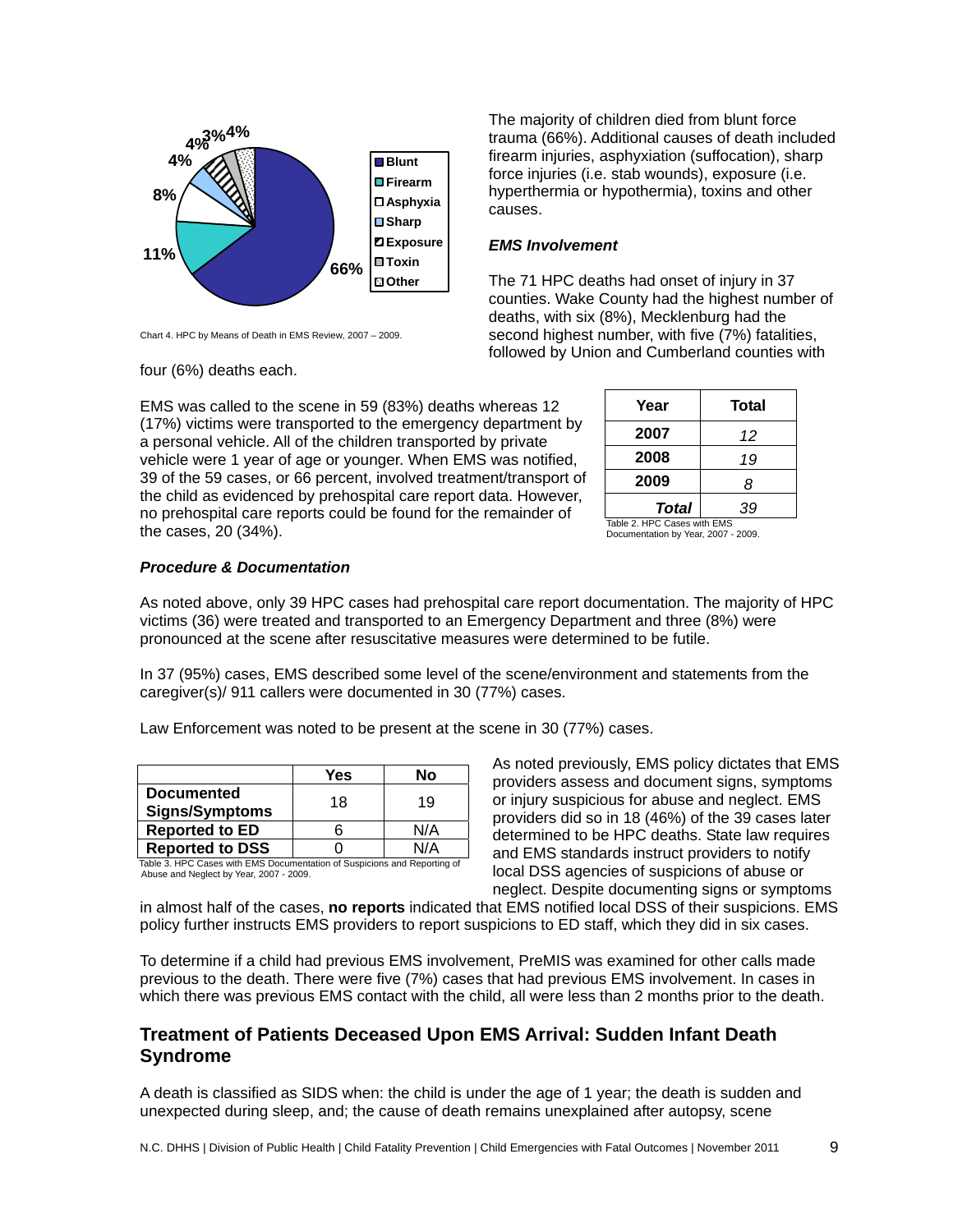investigation and review of the child's history. These deaths are ruled natural in manner, as investigation should rule out means that were external therefore eliminating other manners of death. There were 332 SIDS deaths identified and in 12 of those cases, the patient was transported by private vehicle and EMS was not notified. Prehospital care reports could not be obtained on all of the remaining 320 cases due to the large number of the remaining cases, time constraints and lack of electronic records. Therefore, only 220 cases were examined, 30 from 2007, 112 from 2008, and 78 from 2009. The majority of cases in which prehospital care reports could not be obtained were from 2007, with only 31 percent of EMS prehospital care reports obtained. Numbers were better in 2008 (83%) and 2009 (89%) records. Unless otherwise specified, the information below will address only the 220 cases examined.

## *Demographics*

Almost all of the SIDS deaths were of infants 6 months of age or younger (216, 97%). The majority of deaths were of male children, accounting for 122 (55%) deaths, while females accounted for 98 (45%) deaths. The majority of children were white, accounting for 116 (53%) deaths. Black children accounted for the second largest group with 87 (40%) deaths, followed by Native American with three (<2%) deaths and one death of an Asian child. There were 13 (6%) children who did not have a race identified. For these cases, the ethnicity was recorded, but the race was either not documented or was incorrectly documented as the ethnicity. There were 14 (6%) children identified as Hispanic in ethnicity.

## *EMS Involvement*

The 332 deaths occurred in 80 counties, while the 220 SIDS deaths examined occurred in 72 of those counties. There were nine counties that accounted for the 12 cases in which EMS was not involved or notified. Full county level breakdown, including level of EMS involvement, can be found in the Appendices.

#### *Procedure & Documentation*

EMS had some level of scene information related to the infant/death circumstances (i.e. infant position upon arrival, infant location, etc.) in 175 (80%) cases and no scene/event information in 21 (10%) cases. There were 24 (11%) cases in which no narrative summary had been completed or no scene/event information was included. Law Enforcement was noted to be present at the scene in 111 (50%) cases.

In 78 (36%) cases children were noted to have one or more of the obvious signs of death as outlined in the NCCEP EMS Standards policy regarding withholding resuscitative measures. Of those, EMS personnel attempted resuscitation in 27 (35%) deaths, with resuscitation efforts for 12 (44%) of those cases being terminated at the scene and the remaining cases had resuscitation efforts continued through to the Emergency Department.

## **Notification of Law Enforcement in Suspected Toxin Deaths**

There were 60 cases identified as deaths from toxins (drugs, chemicals or gasses) that were either classified by the Office of the Chief Medical Examiner as accident, homicide, suicide or undetermined in manner.

## *Demographics*

The majority of deaths were of male children, accounting for 43 (72%) deaths. Female children accounted for 17 (28%) deaths. White children accounted for the majority of deaths, with 53 (88%) cases, black children accounted for six (10%) deaths, and there was one death of an Asian child. None of the children was noted to be Hispanic.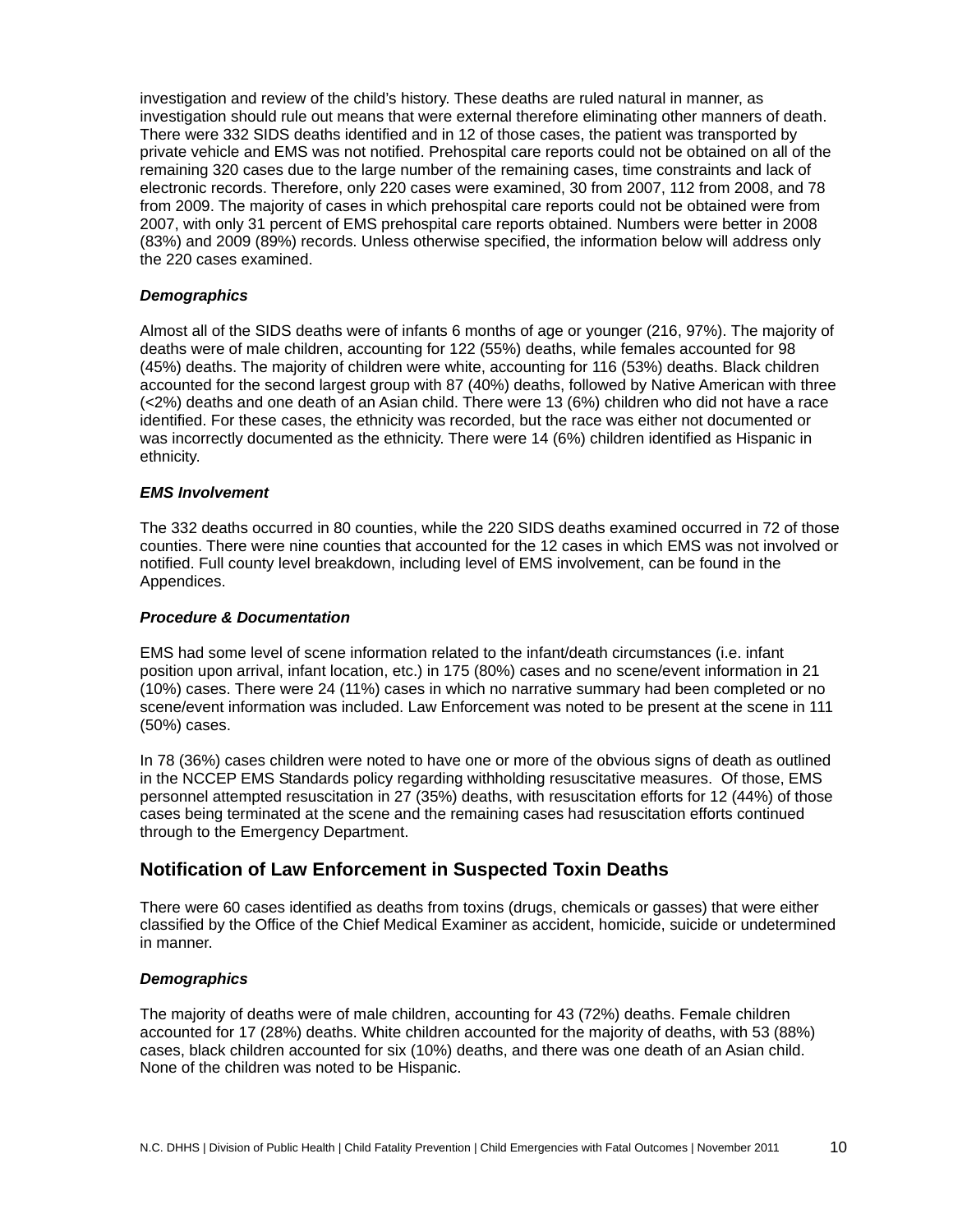Teenagers between the ages of 15 and 17 years accounted for the majority of the deaths, with 38 (63%) deaths. The 10 to 14 years of age group had the second highest number, with nine (15%) deaths, followed by the 1 to 4 years of age group, accounting for six (10%) deaths. The 5 to 9 years

of age group had five (8%) deaths, and then the infants followed with two deaths, accounting for 3 percent of the total toxin deaths.

Of the two infant deaths, one was a homicide and the other had a manner of undetermined, indicating that while the cause of death was known, the intent of the death was not determined. Of the six deaths in the 1 to 4 years of age group, there were four accidental toxins and two undetermined. There were five deaths in the 5 to 9 years of age group, including two accidents, one homicide,



Chart 5. Toxin deaths by Age Group by Manner, 2007 – 2009.

one suicide, and one undetermined. Of the nine deaths in the 10 to 14 years of age group, there were five accidents, one suicide and three undetermined. Lastly, of the 38 deaths in the 15 to 19 years of age group, there were 30 accidents, six suicides and two undetermined.

## *EMS Involvement*

The 60 toxin deaths occurred in a total of 35 counties. The counties with the highest number of toxin deaths were Davidson, Forsyth, New Hanover, Rowan and Wilkes, each with three (5%) deaths. County-level breakdown of EMS involvement can be found in the appendices.

There were 56 (93%) cases with EMS response and treatment/transport of the child, one (2%) case with EMS response but the child was dead at the scene with no further documentation available for review, and three (5%) cases in which there was no EMS involvement and the child was transported to the emergency department by a personal vehicle. Thus, there were 56 toxin cases with EMS documentation. Of the 56 toxin cases with EMS documentation, 31 (55%) cases were found in PreMIS. Of the 25 (45%) cases not found in PreMIS, only one prehospital care report could not be collected.

## *Procedure & Documentation*



Law Enforcement was noted to be present at the scene in 53 (95%) cases. Law Enforcement was notified in the remaining three cases but not until the child had been transported or until after the child had died in three (5%) cases.

> scene information or statements of persons present regarding possible toxin use in 31 (55%) cases. EMS suspected a toxin in the child's acute illness/injury in 33 (59%) of the cases. The previous chart demonstrates that the majority of accidental toxin deaths occurred

EMS documented

among the older age groups. According to documented scene information or statements, it is evident that EMS was more suspicious of toxin involvement in older children than in younger children.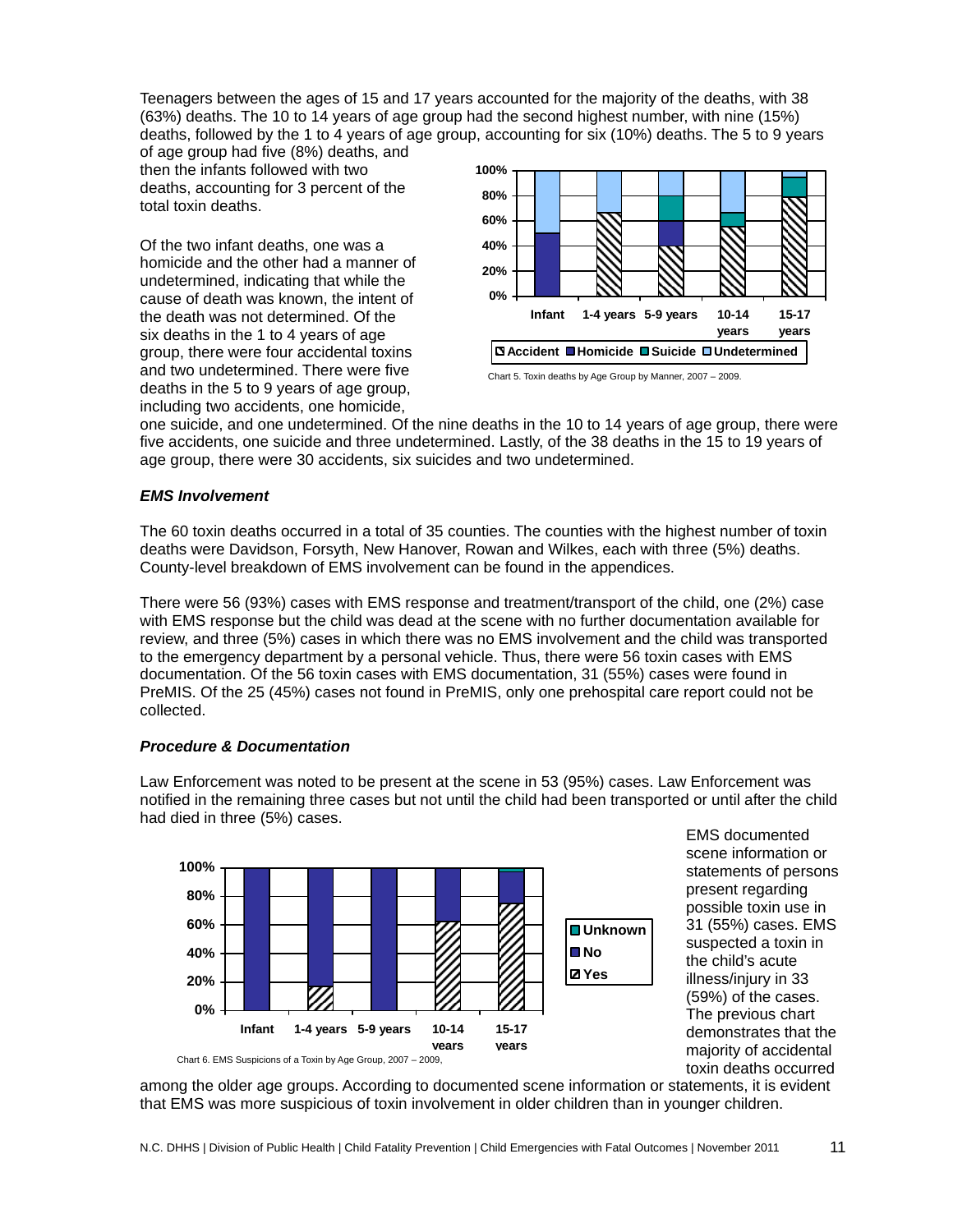The types of toxins suspected in the 33 cases are listed in the table to the right. The majority were prescription drugs. Of the 33 cases in which a toxin was suspected in the child's condition/death, naloxone was administered in 16 (48%) cases. Naloxone hydrochloride is an opioid antagonist that prevents or reverses respiratory depression and other effects of opioid overdose. In 10 of these cases, the suspected toxin was an opioid, in five cases the suspected toxin was unknown, and in the remaining case the drug was an illicit non-opioid drug.

| <b>Type of Suspected Toxin</b> | <b>Cases</b>   |
|--------------------------------|----------------|
| <b>Prescription Drugs</b>      | 18             |
| <b>Illicit drugs</b>           | 2              |
| <b>Carbon monoxide</b>         | 2              |
| <b>Chemicals</b>               | $\overline{2}$ |
| <b>Ethanol</b>                 | 1              |
| <b>Not Specified</b>           | 8              |
| Total                          | 33             |

Table 4. EMS Suspicions of a Toxin by Type, 2007 - 2009.

In toxin deaths, 23 (41%) deaths occurred on the same

day as the EMS response. Death occurred the next day in 25 (45%) of the cases and in six deaths the time frame was less than a week. In one case death was over a week later and in one other case, the time between onset and death was not available.

In 9 percent of the 60 toxin cases there were previous toxin-related EMS calls for the decedent.

## **Discussion**

EMS providers have an important duty to respond to those in acute crisis and serve an important role in preventing tragic outcomes. Thousands of children survive each year because of dedicated EMS professionals. The State Child Fatality Prevention Team had a unique opportunity to undertake an indepth study of one often overlooked system of care, prehospital emergency care, in its ongoing charge to review the circumstances of child deaths to help determine where improvements could be made to prevent future child deaths. There were several significant findings.

State law and EMS policy dictate that suspicions of abuse and neglect be reported to local DSS. EMS policy directs providers to also document signs or symptoms of injury, and to report suspicions to the hospital and to local DSS. In 46 percent of the cases of Homicide by Parent or Caregiver, EMS documented suspicions of abuse and neglect. In one-third of these cases suspicions were reported to ED staff. However, there is no indication that EMS reported any of the children they suspected of being victims of abuse or neglect to the local department of social services. It should be noted that five HPC victims had a previous history of an EMS call with all five of these calls occurring less than two months before the deaths. This study only examined if EMS providers were reporting suspicions and following state law and state EMS policy. It is not known why reporting was not taking place since there are clear directives in place. Failure to report may be from inadequate training, the belief that someone else will do it or not wanting to get involved in a child protective services case. This is unknown, and while polices and procedures may be examined to determine if they are adequately written, disseminated and enforced, the researchers feel that it may be helpful to survey EMS professionals to determine what the possible barriers are to reporting in order to determine the best way to assist them in becoming compliant with law and policy.

In infant deaths later determined to be SIDS, there were 78 cases where children were noted to have obvious signs of death, and in 32 percent of these cases, resuscitation efforts were made by EMS. Again, EMS has a policy regarding withholding care of obviously deceased patients. This policy does not make a distinction between adults or pediatric patients. It is not known whether excessive resuscitation efforts are performed in order to make family members present feel that the provider did everything they could to assist the child or whether it may create additional trauma for the family. It is not known if excessive resuscitation efforts are a result of a provider needing to feel that he or she did everything they could to "prevent" the death of an infant. It can, however, create artifacts that have to be discriminated at autopsy. A better understanding may be gained through survey of EMS providers.

In cases of child deaths by toxins, EMS providers suspected a toxin in the child's condition/death in 59 percent of the cases, and were less likely to suspect toxins in younger children. This may be because there was an obvious sign of toxin use at the scene or people made statements regarding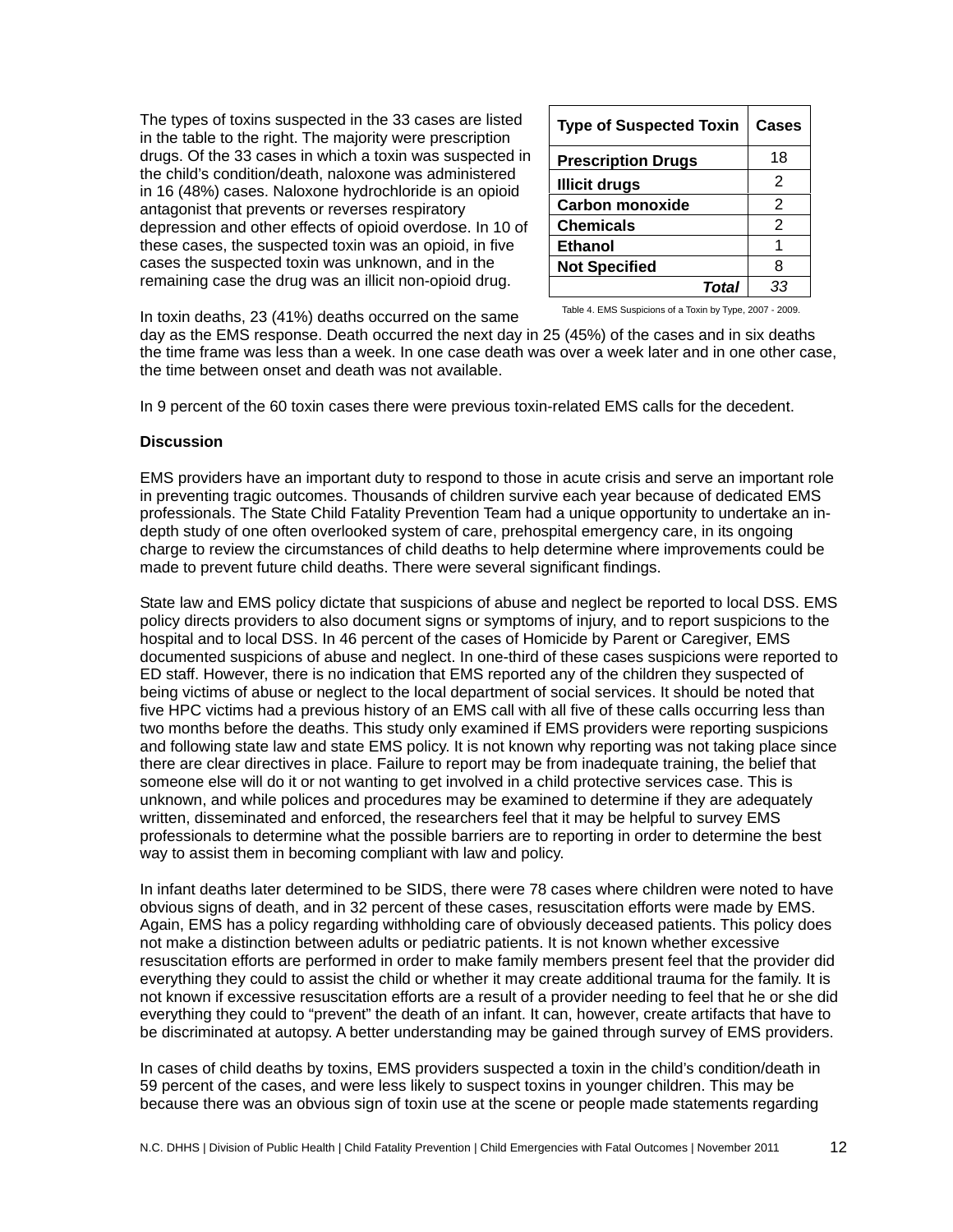the drug use, as the majority of the older children who died from toxins were accidental in nature. Younger children had fewer toxin deaths and were more likely to be homicides or undetermined in nature and less likely to have information about exposure to toxins. An interesting finding was that 9 percent of the toxin cases had a previous EMS call to the scene where toxins were involved.

Examining all of the groups together, law enforcement was documented as present at the scene in most toxin cases (95%), followed by HPC (77%) deaths and SIDS (50%) deaths. It is possible that law enforcement was notified and it was not documented, but a sudden and unexpected injury or death or injuries from violence or possible criminal acts would benefit from early notification of law enforcement to ensure that an investigation is started as soon as possible.

EMS documented scene information and/or statements in 77 percent to 95 percent of the cases, differing by manner and means of death. Statements are very important for EMS and other emergency care providers to learn how the child came to be in the state they were in order to properly treat the patient and to forensic pathologists to help guide the investigation to determine cause and manner of death.

## **Limitations**

There were a number of limitations and barriers encountered when completing this project. One limitation was the time to obtain and review the records. Records that had to be requested from individual agencies could take an hour or a month to receive. It was also noted, when both electronic and agency records were available on the same case, there seemed to be more information within the agency record than in the electronic record. Electronic records were easier and faster to obtain as long as the parameters were searchable.

Obtaining "prior" EMS history before 2005 was daunting, as there was not really a systematic way to do this with so many EMS agencies and no real centralized data system. The PreMIS system should make it easier to identify prior EMS responses as use of the system has expanded over recent years.

More information may have been gained through examination of all child deaths for these three years but this was restricted by time/staffing. This could be remedied through use of EMS records in all fatality reviews.

The scope of this study did not include assessing why EMS providers appear to be failing to report suspicions of child abuse and neglect. While it is expected that all EMS providers within the state system are trained about their duty to report their suspicions, we cannot know if training is consistent, if the agencies are interpreting the policy in the same way or if the polices are enforced. Additionally, there may be the thought that someone else will make a report if other professionals are involved. Unfortunately, this way of thinking can lead to a child death, and all who have suspicions should report them as multiple reports are better than no report. Further study or survey of providers may be necessary to determine exactly why providers are failing to adhere to state law and EMS policy.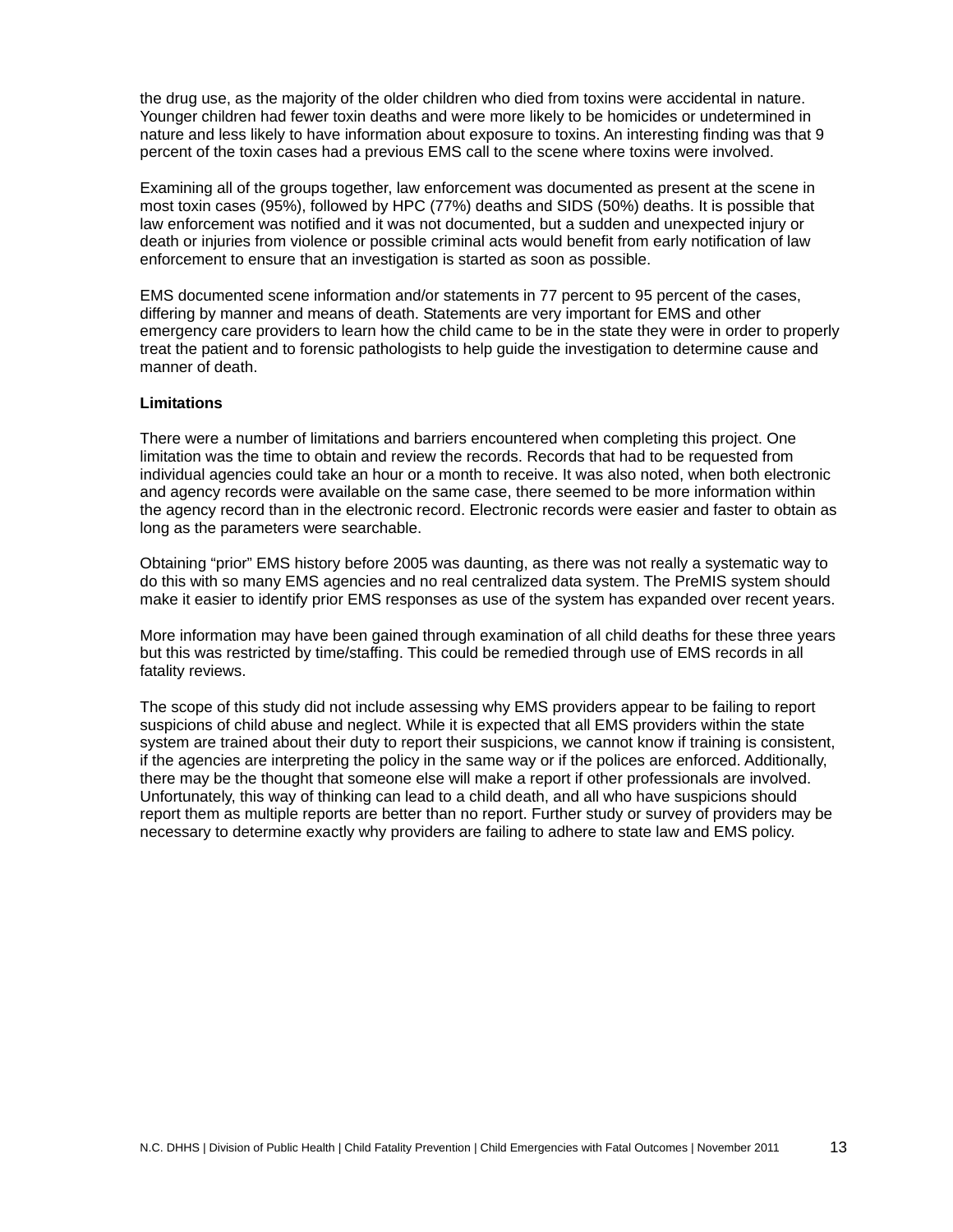## **APPENDICES**

## **Appendix A. Homicide by Parent or Caregiver Deaths by County and EMS Involvement, 2007 – 2009.**

|                            | Notified,<br><b>Documented</b> | Notified, No<br><b>Documentation</b> | <b>No EMS</b><br>Involvement | <b>Total</b>   |
|----------------------------|--------------------------------|--------------------------------------|------------------------------|----------------|
| <b>County</b><br>Alexander | Response                       | 1                                    | 1                            | $\mathbf 2$    |
| <b>Cabarrus</b>            | 1                              |                                      |                              | 1              |
| Catawba                    |                                |                                      | 1                            | 1              |
|                            | $\overline{2}$                 |                                      |                              | $\overline{2}$ |
| Cleveland<br>Craven        |                                |                                      | $\overline{2}$               | $\mathbf{2}$   |
| <b>Cumberland</b>          | $\mathbf{1}$                   | 3                                    |                              | 4              |
| Davidson                   |                                |                                      | 1                            | 1              |
| <b>Duplin</b>              | 1                              | 1                                    |                              | $\mathbf 2$    |
| Durham                     | 1                              | 1                                    | 1                            | 3              |
| Edgecombe                  | $\overline{2}$                 |                                      |                              | $\overline{2}$ |
| Forsyth                    | 1                              |                                      |                              | 1              |
| Gaston                     |                                | 1                                    |                              | 1              |
| Greene                     | 1                              |                                      |                              | 1              |
| Guilford                   | 1                              |                                      | 1                            | $\mathbf 2$    |
| <b>Harnett</b>             | 1                              |                                      |                              | 1              |
| Johnston                   |                                | 3                                    |                              | 3              |
| Lee                        | 1                              |                                      |                              | 1              |
| Lenoir                     | $\mathbf{1}$                   |                                      |                              | 1              |
| <b>McDowell</b>            |                                | 1                                    |                              | 1              |
| Mecklenburg                | 4                              | 1                                    |                              | 5              |
| <b>Moore</b>               | 1                              |                                      |                              | 1              |
| <b>Nash</b>                | 1                              | 1                                    |                              | $\overline{2}$ |
| <b>New Hanover</b>         |                                |                                      | 1                            | 1              |
| Onslow                     | 3                              |                                      |                              | 3              |
| Pitt                       | 3                              |                                      |                              | 3              |
| Randolph                   | 1                              |                                      |                              | 1              |
| Robeson                    | $\mathbf{1}$                   |                                      | 1                            | $\overline{2}$ |
| Rockingham                 | 1                              |                                      | 1                            | $\mathbf 2$    |
| Rutherford                 | 1                              |                                      |                              | 1              |
| Sampson                    |                                | 1                                    |                              | 1              |
| Scotland                   | 1                              |                                      |                              | 1              |
| <b>Stanly</b>              | 1                              |                                      |                              | 1              |
| <b>Stokes</b>              | $\mathbf{1}$                   |                                      | $\mathbf{1}$                 | $\bf{2}$       |
| Transylvania               | $\overline{a}$                 |                                      |                              | $\mathbf 2$    |
| Union                      |                                | 4                                    |                              | 4              |
| Wake                       | 4                              | $\overline{c}$                       |                              | 6              |
| Wayne                      |                                |                                      | $\mathbf{1}$                 | $\mathbf{1}$   |
| <b>Total</b>               | 39                             | 20                                   | 12                           | $71$           |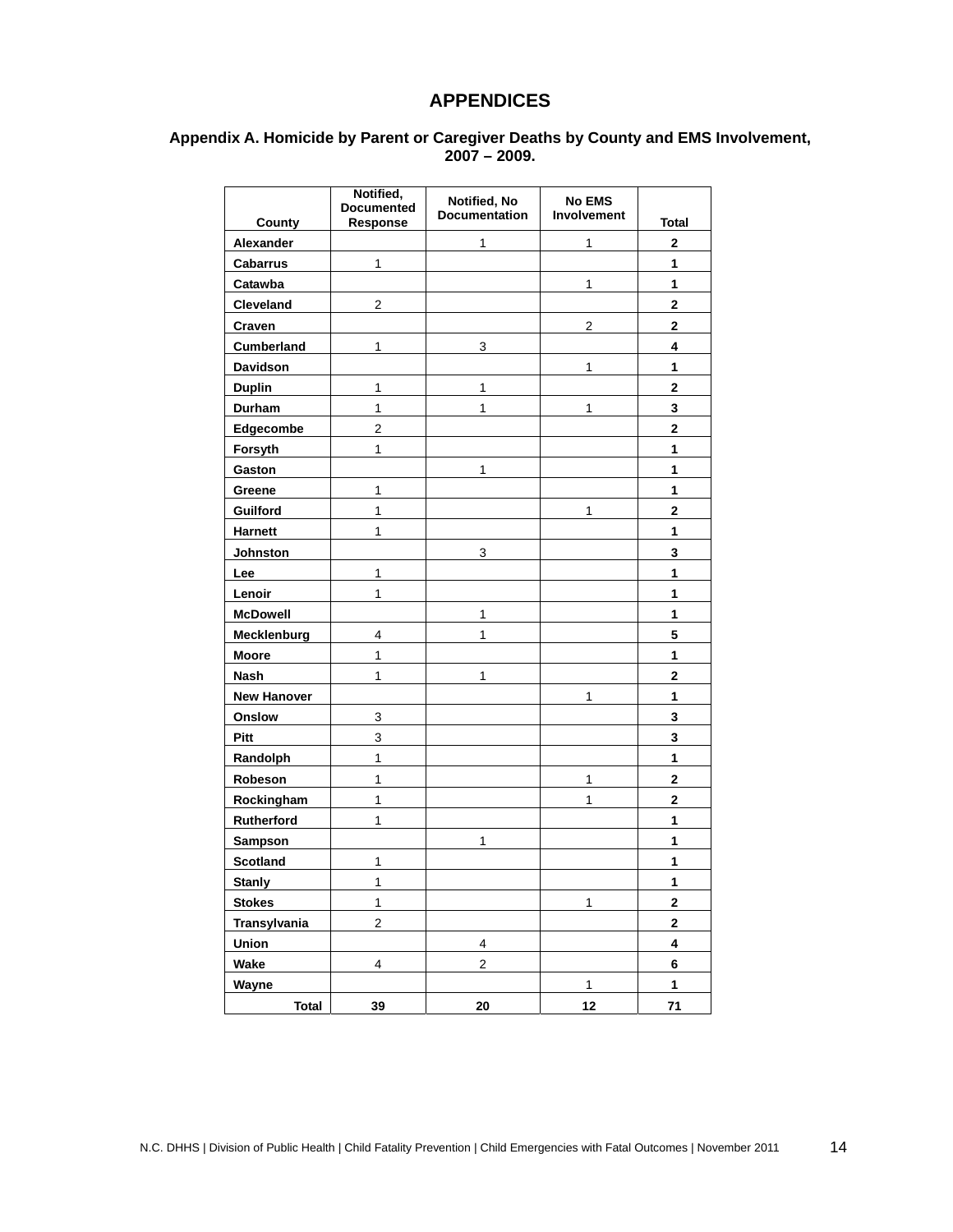# **Appendix B. SIDS deaths by County and Level of EMS Involvement, 2007 - 2009.**

| County           | Cases<br><b>Examined</b> | Notified, No<br>Documentation | <b>Total SIDS</b><br>Deaths |  |
|------------------|--------------------------|-------------------------------|-----------------------------|--|
| <b>Alamance</b>  | 3                        |                               | 5                           |  |
| Alexander        | $\overline{2}$           |                               | 3                           |  |
| Alleghany        | $\mathbf{1}$             |                               | 1                           |  |
| Anson            | 1                        |                               | 1                           |  |
| Avery            | $\mathbf{1}$             |                               | 1                           |  |
| <b>Bertie</b>    | 1                        |                               | 1                           |  |
| <b>Brunswick</b> | $\mathbf{1}$             |                               | 1                           |  |
| <b>Buncombe</b>  | 5                        |                               | 5                           |  |
| <b>Burke</b>     | 4                        |                               | 5                           |  |
| <b>Cabarrus</b>  | 0                        | 1                             | 1                           |  |
| Caldwell         | 2                        |                               | 2                           |  |
| Camden           | $\mathbf{1}$             |                               | 1                           |  |
| Carteret         | $\mathbf{1}$             |                               | 1                           |  |
| Catawba          | 5                        |                               | 5                           |  |
| Chatham          | 1                        | 1                             | $\overline{\mathbf{2}}$     |  |
| Cherokee         | 1                        |                               | 1                           |  |
| Cleveland        | $\overline{2}$           |                               | $\mathbf 2$                 |  |
| <b>Columbus</b>  | 2                        |                               | $\mathbf 2$                 |  |
| Craven           | 0                        |                               | 5                           |  |
| Cumberland       | 15                       |                               | 24                          |  |
| <b>Currituck</b> | 1                        |                               | $\mathbf 2$                 |  |
| Davidson         | 7                        |                               | 11                          |  |
| <b>Davie</b>     | 1                        |                               | 1                           |  |
| <b>Duplin</b>    | 3                        |                               | 3                           |  |
| Durham           | 3                        | 1                             | 6                           |  |
| Edgecombe        | $\mathbf{1}$             |                               | 1                           |  |
| Forsyth          | 11                       |                               | 19                          |  |
| <b>Franklin</b>  | 3                        |                               | 4                           |  |
| Gaston           | $\overline{2}$           |                               | 6                           |  |
| Graham           | 1                        |                               | 1                           |  |
| Greene           | $\mathbf{1}$             |                               | 2                           |  |
| Guilford         | 8                        |                               | 9                           |  |
| <b>Halifax</b>   | 0                        |                               | 1                           |  |
| Harnett          | 1                        |                               | 2                           |  |
| Haywood          | $\mathbf{1}$             |                               | 2                           |  |
| Henderson        | $\mathbf{2}$             |                               | 3                           |  |
| <b>Hertford</b>  | $\mathbf{1}$             | $\mathbf{1}$                  | 4                           |  |
| Hoke             | 3                        |                               | 3                           |  |
| Iredell          | $\mathbf 2$              |                               | 2                           |  |
| <b>Jackson</b>   | $\overline{\mathbf{c}}$  |                               | 2                           |  |
| Johnston         | 4                        |                               | 7                           |  |

| Lee                | 4              | 1            | 6            |
|--------------------|----------------|--------------|--------------|
| Lenoir             | 4              |              | 4            |
| Lincoln            | 2              |              | 2            |
| <b>Macon</b>       | 1              |              | $\mathbf{2}$ |
| <b>Madison</b>     | 2              |              | 2            |
| <b>Martin</b>      | 1              |              | 1            |
| Mecklenburg        | 4              |              | 9            |
| <b>Mitchell</b>    | 0              |              | 1            |
| <b>Montgomery</b>  | 1              |              | 1            |
| <b>Moore</b>       | 1              |              | 1            |
| <b>Nash</b>        | 1              |              | 1            |
| <b>New Hanover</b> | 5              |              | 8            |
| Northampton        | $\overline{2}$ |              | 2            |
| Onslow             | 12             |              | 17           |
| Orange             | 2              |              | 2            |
| Pasquotank         | 1              | 3            | 4            |
| Pender             | 4              |              | 4            |
| Pitt               | 5              |              | 10           |
| Randolph           | 5              |              | 6            |
| Richmond           | 2              |              | 2            |
| Robeson            | 6              |              | 12           |
| Rockingham         | 2              |              | 2            |
| Rowan              | 4              |              | 5            |
| Rutherford         | 1              |              | 1            |
| <b>Sampson</b>     | 1              |              | 1            |
| <b>Scotland</b>    | 2              |              | $\mathbf{2}$ |
| <b>Stanly</b>      | 1              |              | 1            |
| <b>Stokes</b>      | 1              |              | 1            |
| <b>Surry</b>       | 1              |              | 2            |
| Transylvania       | 0              |              | 2            |
| Union              | 6              |              | 6            |
| <b>Unknown</b>     | 1              |              | 2            |
| Vance              | 1              | 2            | 3            |
| Wake               | 18             |              | 27           |
| Washington         | 1              |              | 1            |
| Wayne              | 8              | 1            | 10           |
| <b>Wilkes</b>      | $\mathbf{1}$   |              | 1            |
| Wilson             | $\mathbf{1}$   |              | 3            |
| <b>Yadkin</b>      | 0              | $\mathbf{1}$ | 4            |
| Yancey             | $\mathbf{1}$   |              | 1            |
| <b>Total</b>       | 220            | 12           | 332          |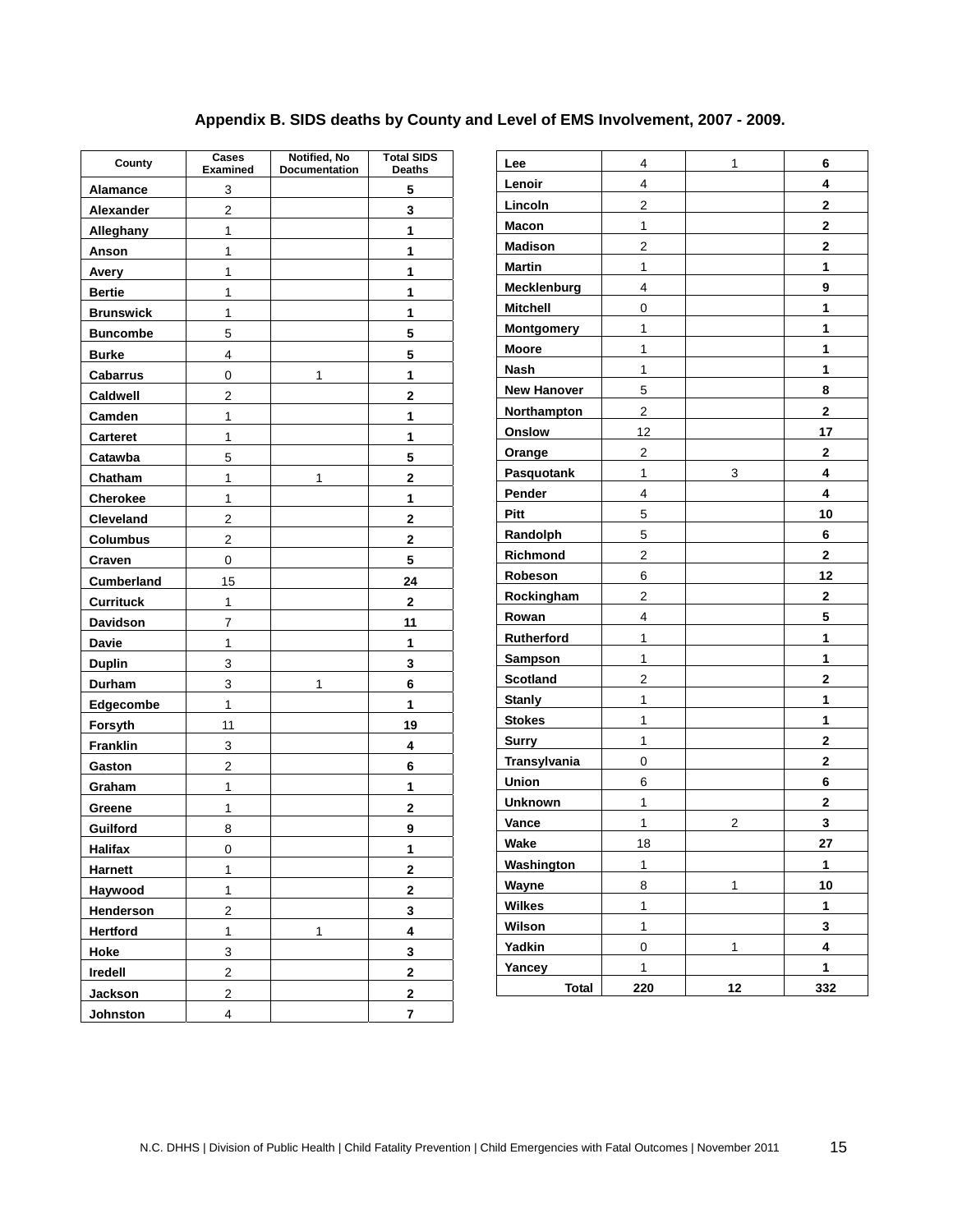# **Appendix C. Toxin deaths by County and Level of EMS Involvement, 2007 – 2009.**

| County             | Notified,<br><b>Documented</b><br>Response | Notified, No<br><b>Documentation</b> | <b>No EMS</b><br><b>Involvement</b> | <b>Total</b>            |
|--------------------|--------------------------------------------|--------------------------------------|-------------------------------------|-------------------------|
| <b>Beaufort</b>    | 1                                          |                                      |                                     | 1                       |
| <b>Brunswick</b>   | $\overline{2}$                             |                                      |                                     | $\overline{2}$          |
| <b>Buncombe</b>    | 1                                          |                                      |                                     | 1                       |
| <b>Burke</b>       | $\overline{\mathbf{c}}$                    |                                      |                                     | $\mathbf 2$             |
| <b>Cabarrus</b>    | $\overline{c}$                             |                                      |                                     | $\mathbf 2$             |
| <b>Cumberland</b>  | $\overline{c}$                             |                                      |                                     | $\mathbf 2$             |
| <b>Davidson</b>    | 3                                          |                                      |                                     | 3                       |
| Durham             | 2                                          |                                      |                                     | $\overline{2}$          |
| Edgecombe          | 1                                          |                                      |                                     | 1                       |
| Forsyth            | 3                                          |                                      |                                     | 3                       |
| Gaston             | $\mathbf 2$                                |                                      |                                     | $\mathbf 2$             |
| Granville          | $\overline{2}$                             |                                      |                                     | 2                       |
| Guilford           |                                            |                                      | 1                                   | 1                       |
| <b>Harnett</b>     | 1                                          |                                      |                                     | 1                       |
| Henderson          | $\overline{2}$                             |                                      |                                     | $\overline{\mathbf{c}}$ |
| <b>Hertford</b>    | 1                                          |                                      |                                     | 1                       |
| Iredell            | 2                                          |                                      |                                     | 2                       |
| Jackson            | 1                                          |                                      | 1                                   | 2                       |
| <b>McDowell</b>    | 1                                          |                                      |                                     | 1                       |
| Mecklenburg        | 1                                          | 1                                    |                                     | $\mathbf 2$             |
| <b>Mitchell</b>    | 1                                          |                                      |                                     | 1                       |
| <b>New Hanover</b> | 3                                          |                                      |                                     | 3                       |
| Person             | 1                                          |                                      |                                     | 1                       |
| <b>Pitt</b>        | 1                                          |                                      | 1                                   | $\overline{2}$          |
| Polk               | 1                                          |                                      |                                     | 1                       |
| Randolph           | 2                                          |                                      |                                     | 2                       |
| Richmond           | 1                                          |                                      |                                     | 1                       |
| Robeson            | 1                                          |                                      |                                     | 1                       |
| Rowan              | 3                                          |                                      |                                     | 3                       |
| <b>Sampson</b>     | 1                                          |                                      |                                     | 1                       |
| <b>Stokes</b>      | 1                                          |                                      |                                     | 1                       |
| <b>Surry</b>       | 1                                          |                                      |                                     | 1                       |
| Transylvania       | 1                                          |                                      |                                     | 1                       |
| Wake               | 2                                          |                                      |                                     | $\mathbf 2$             |
| Watauga            | 1                                          |                                      |                                     | 1                       |
| <b>Wilkes</b>      | 3                                          |                                      |                                     | 3                       |
| <b>Total</b>       | 56                                         | 1                                    | 3                                   | 60                      |